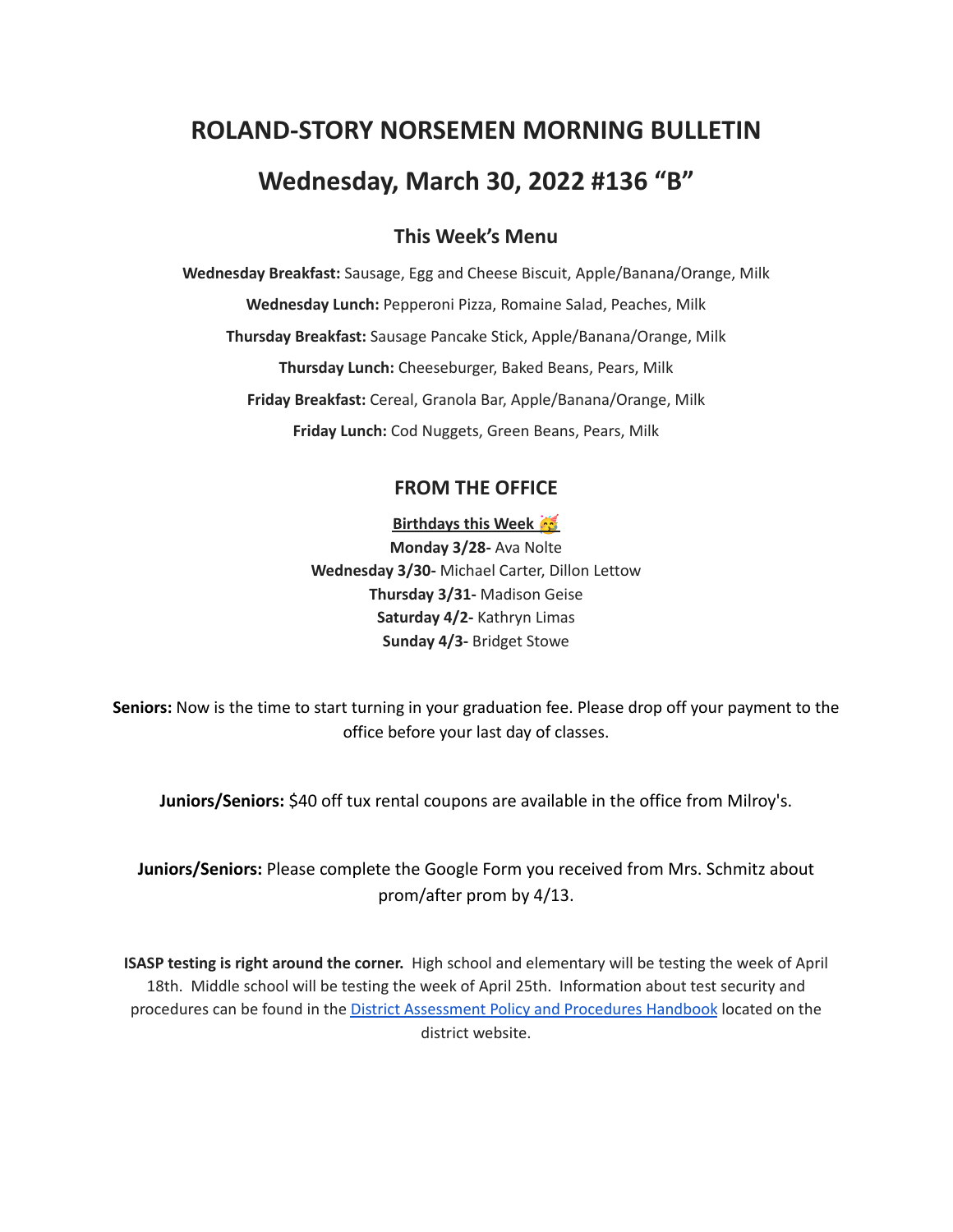In addition, due to ISASP testing, we are going to give students a little more time to sleep in and be more rested for the week. We will not hold ANY activities in the mornings from 4.18-4.22. Early morning activities may resume on Monday, April 25th.

We will still have EBPE since it is a class. Please try to eat breakfast and get a good night's sleep on test days and give your best effort!

**The City of Roland is researching the need for childcare in Roland.** As a part of this effort a survey was created to gauge the need and interest. For accuracy, please only complete one survey per household and only complete the survey if you are looking for a childcare facility that could potentially be utilized by you. The survey will remain open until noon on Wednesday, March 30, 2022. The link to the survey can be found below.

<https://www.surveymonkey.com/r/Areachildcaresurvey>



# **[COUNSELOR FOLDER](https://docs.google.com/document/d/1vmwczNPbDzXe9vFaG5LJMQ7NYDv-i4oQJHybqA65TUc/edit?usp=sharing) (9-12)-Click here**



Students, come and hear about these career opportunities. To attend, please sign up in the counselor's office *at least one day* prior to the presentation day. April 6: John Deere/VanWall Tech program (See the flyer) Click here to [watch](https://www.youtube.com/watch?v=h0zPXGK_n_c) a video April 23: Fire Science Job Opportunities Click here to [watch](https://www.youtube.com/watch?v=xBXR6h_2eWg) a video April 7: Iowa Law Enforcement Academy



**College Visit - Seminar - Counselor's Office**

(let Mrs. Cory know if you are attending)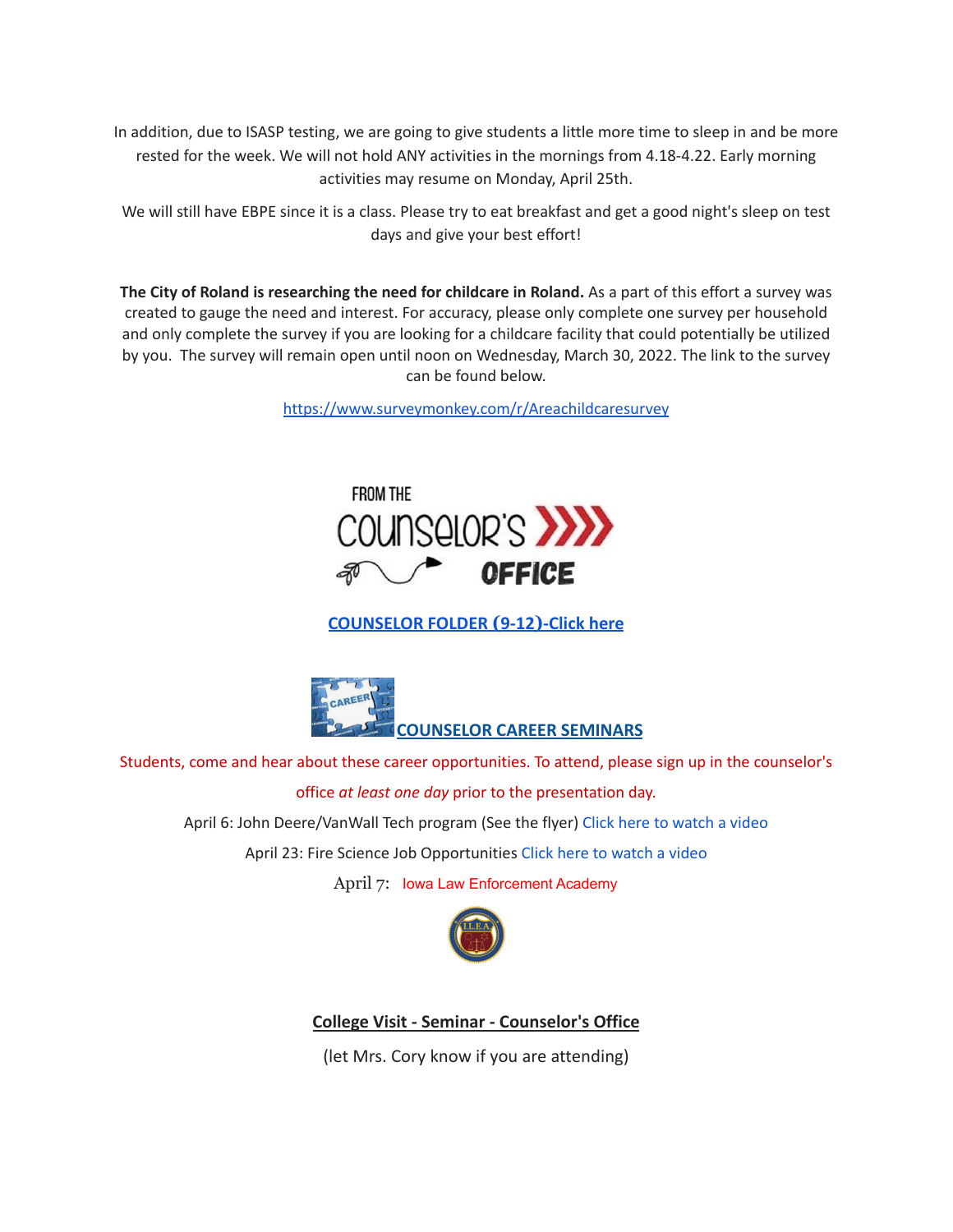

Iowa State University- Tuesday, 3/29

Central College- Thursday, 3/31

#### **#GETAJOB Youth Summer Job Fair in Ames.** See [flyer](https://drive.google.com/file/d/19PRxPHgJE0Wyssa45Q2YrSued6K3SDaH/view?usp=sharing) for more information.

*RS students, take time for your mental health* by registering for this "Teens Training Teens-Psychological First Aid (PFA)" This 3-hour online course will teach students how to manage their distress and cope with post-disaster stress and adversity. (See [attached](https://drive.google.com/file/d/18ZxsDgb9mTVccDP5AD1ejwqoEi1MNUwE/view?usp=sharing) flyer.)

#### **Local Scholarships Due This Friday, April 1st!**

\*GNB Bank Leadership [Scholarship](https://www.gnbbank.com/resources/story-city-leadership-scholarship) <sup>+</sup>Fill and submit \$500 Due 4/1

\*The "Resilient Student" RSHS [Faculty/Staff](https://docs.google.com/document/d/1DolWUUWkhc9uRV9cDZrlwnYTIr44UcPiFxY4Xkupsj0/edit?usp=sharing) Award  $\bullet$  Make a copy, fill, print and turn into Mrs. Heisterkamp \$ 715 Due 4/1 @4:00pm

\*The Roland Post 307/Jim and Marylin Hanson [Scholarship](https://docs.google.com/document/d/1hGUuBTFqrA-IeXjmN94zoUkQR-ErMDrUDyJX0Yc3fx0/edit?usp=sharing)  $\blacksquare$  Make a copy, fill, email LegionPost307@gmail.com \$1,500 Due 4/1 @4:00pm

\*Story City Lions Club [Scholarship](https://docs.google.com/document/d/1z7ucMbK4WEvvNb9NVBe3FD28h53iTSawX8qWUl0m6oA/edit?usp=sharing) Make a copy, fill, print and turn into Counselor's office \$500 Due 4/1 @12:00pm

\*Story [City/Lafayette](https://docs.google.com/document/d/1DRZOK0yQEV5eI7SDx7LBRARU3wUClkRxSl4DFl1TSOU/edit?usp=sharing) Twp. Firefighters Scholarship Make a copy, fill, print, sign and turn into Counselor's office \$500 Due 4/1 @ 4:00pm

\*William Applegate [Volunteerism](https://docs.google.com/document/d/1w4rNFOTwAFqpjEvS-51FwYbhvd6fQvigs1578zBW-tw/edit?usp=sharing) Scholarship Make a copy, fill, print, sign and turn into Counselor's office \$1,000 Due 4/1@12:00pm

\*Reuben Sansgaard [Scholarship](https://docs.google.com/document/d/1LR2RwFYr7AG3FUyGWVx12ymv-TE93qQbHet9jzHKVyU/edit?usp=sharing) Program by Sansgaard Group Make a copy, fill, print, sign and turn into Counselor's office \$1,000 Due 4/1 @12:00pm

\*Thrills [Scholarship](https://docs.google.com/document/d/1QJta3C5yzfZrCdazRN4EIHX3l1EGl8av38jpxH3JqyU/edit?usp=sharing) Make a copy, fill, print and turn into Counselor's office \$1,000 Due 4/1 @12:00pm

\*Dale W. [Henricks](https://docs.google.com/document/d/1QlRIHdvRzmxNbdfucF4hyEJ2MzvAer_LqN1C1bAIIOk/edit?usp=sharing) by Story City EDC Make a copy, fill, print and turn into Counselor's office \$1,000 Due 4/1 @12:00pm

[\\*Roland-Story](https://docs.google.com/document/d/1L-tgrmtRhI17mbAynBf7wRqcn4feF0ftZ4YQ7eolHUI/edit) School Foundation Scholarship Make a copy, fill, share the final copy with Mrs. Cory, print and turn into Counselor's office \$Varies Due 4/1 @12:00pm